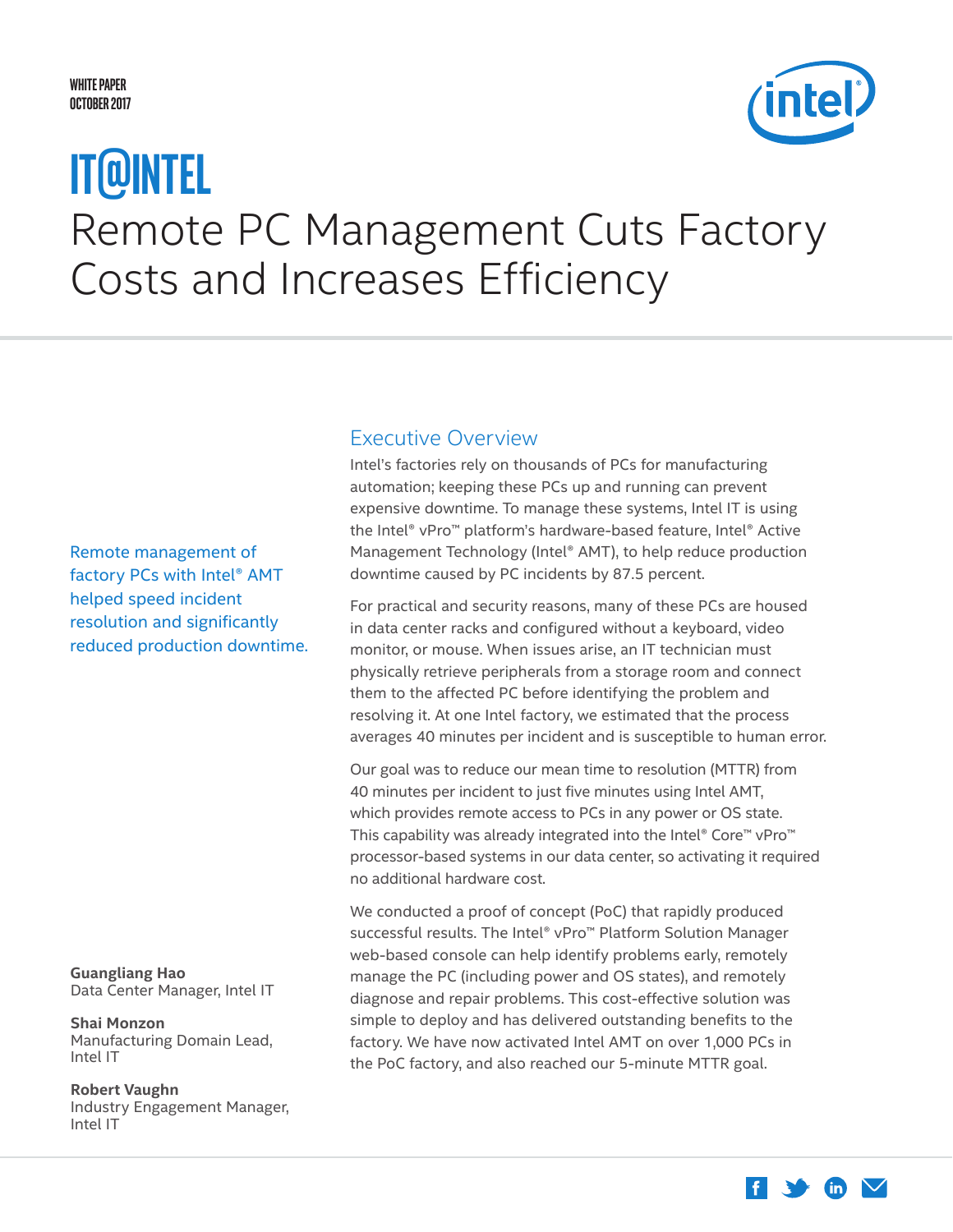#### Contents

- **1 [Executive Overview](#page-0-0)**
- **2 Business Challenge**
- **3 [Solution](#page-2-0)** 
	- [Proof of Concept](#page-2-0)
	- [Supporting Factory Clients](#page-3-0)
	- [Setup and Configuration](#page-4-0)
- **5 [Results and Benefits](#page-4-0)** – [Results](#page-4-0)
	- [Benefits](#page-5-0)
	-
- **7 [Conclusion](#page-6-0)**

#### Contributor

**Jennifer Yuk Ling Lo** Industry Engagement Manager, Intel IT

#### Acronyms

| <b>KVM</b>  | keyboard, video, mouse  |
|-------------|-------------------------|
| <b>MTTR</b> | mean time to resolution |
| <b>OOB</b>  | out of band             |
| PoC.        | proof of concept        |

## Business Challenge

At Intel, we have different types of factory PCs connected to our manufacturing execution system (MES) that are housed in data center server racks and accessed by Windows\* Remote Desktop users. These PCs are often called "headless" because they generally do not include a keyboard, video, or mouse (KVM). Headless systems help enhance information security, especially in the demilitarized zone (DMZ), and they often have specific, unique configurations.

When issues arise, an IT technician must physically go to the data center and pick up the necessary peripherals, locate the affected PC, and connect the devices (sometimes referred to as physical KVM) before checking the error message and correcting the issue. The technician also carries a laptop for troubleshooting. Once the problem is resolved, the technician must then disconnect the peripherals and return them to storage. Each incident takes an average of 40 minutes to resolve.

Many of these factory PCs require physical maintenance for hard rebooting, collecting hardware status, and running batch PowerShell\* scripts. The frequency of physical touch maintenance also increases the risk of human error, such as connecting peripherals to the wrong PC, increasing downtime.

Because many of these PCs are critical for controlling factory tools or supporting factory engineering work, downtime is expensive. In a proof of concept (PoC), we set a goal to reduce the mean time to resolution (MTTR) from 40 minutes to five minutes. To achieve this, we identified the following requirements:

- **Keyboard, Video, Mouse (KVM) Remote Control.** Rather than physically connecting peripherals, we needed to remotely diagnose and repair problems, even when the OS was not functional.
- **Remote power.** We needed to control power shutdown and restart remotely.
- **ISO mounts.** We also wanted to boot from an ISO image and load Windows\* Preinstallation Environment (WinPE) for systemlevel troubleshooting.

The Intel® vPro™ platform's hardware-based feature, Intel® Active Management Technology (Intel® AMT), provided remote access regardless of OS or power state. It enabled easy remote monitoring, maintenance, and management of our headless PCs.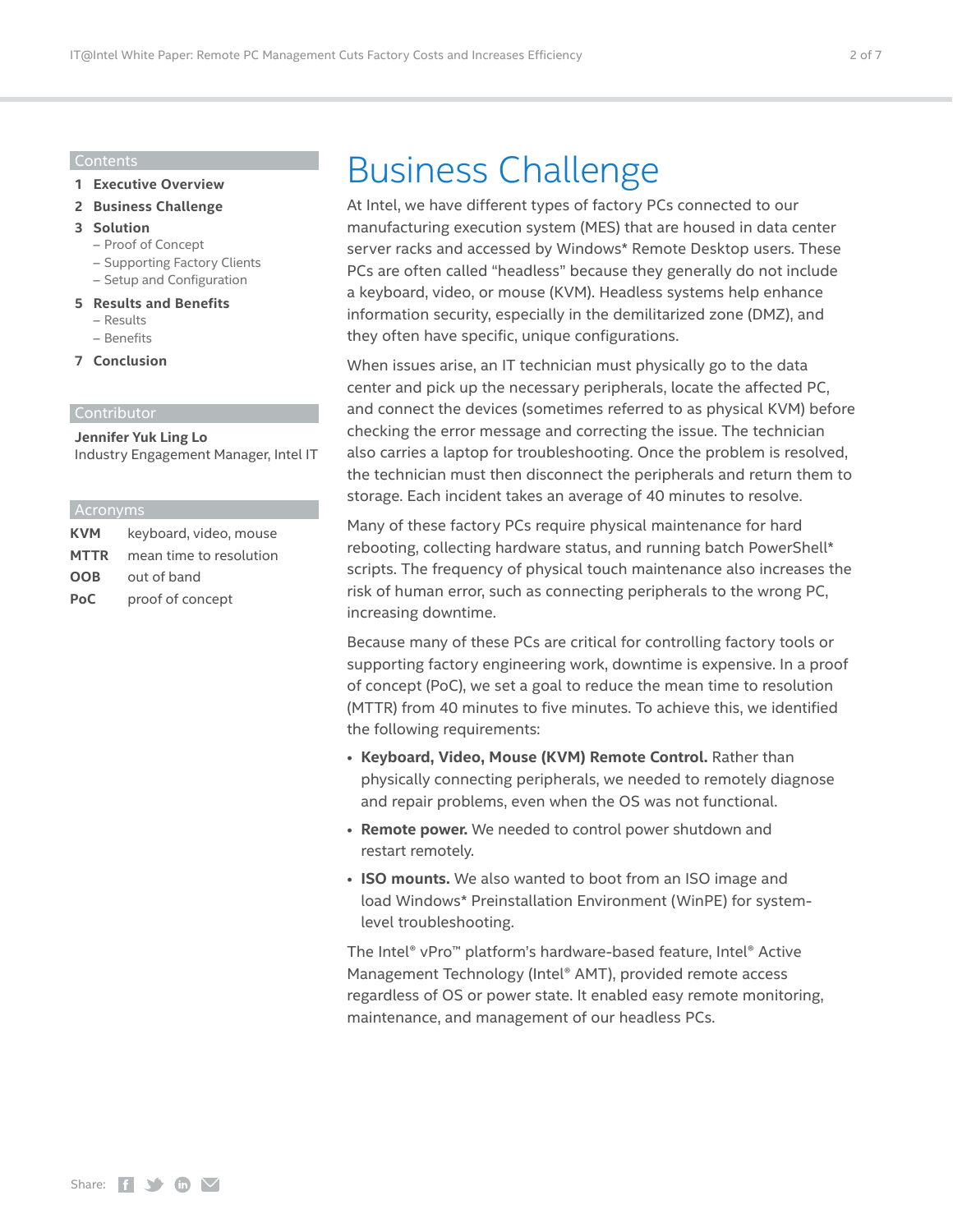## <span id="page-2-0"></span>Solution

The Intel vPro platform provides stability, enhanced security, and performance; it also offers manageability features at no additional hardware cost. All PCs at Intel factories, including headless PCs, use Intel® Core™ vPro™ processors, which means these systems offer the premium feature set to help us achieve our goal of decreasing MTTR from 40 to five minutes per incident. The Intel® vPro™ Platform Solution Manager provides a framework application that allows us to launch plugin applications to remotely manage the embedded Intel vPro platform endpoints using Intel AMT. The preconfigured plugins perform the following tasks, making it an ideal solution:

- **Pingable.** Intel AMT helps manage the fleet of devices through pinging capabilities to identify problems early.
- **Remote power.** Even without a functional OS or when the PC is shut down, Intel AMT out-of-band (OOB) capabilities allow technicians to access, power on and off, or reboot PCs.
- **Remote diagnosis and repair.** KVM Remote Control provides full control of the PC, even when the OS is not functional.

Intel vPro Platform Solution Manager also includes a convenient web-based console that can be accessed from a variety of platforms, including tablets and smartphones, with easy navigation.

## Proof of Concept

We conducted a PoC beginning with just a few PCs. We provisioned Intel AMT on five clients in September 2015, then an additional 95 in October, for a total of 100. We experienced early success and rapidly provisioned 500 more in January 2016 and an additional 58 in July 2016 (see Figure 1). By March 2017, over 1,000 clients in the data center were provisioned with Intel AMT.

We manually provisioned the PCs using Intel AMT rather than using Intel<sup>®</sup> Setup and Configuration Software (Intel® SCS), which is our policy for pilot tests and PoCs. Next, we will evaluate Intel® Manageability Commander, a lightweight console used to connect with and utilize the features of Intel AMT.

### Intel® vPro™ Platform

The Intel® vPro™ platform is a set of hardware, technologies, and solutions utilized by system manufacturers to build premium business computers with advanced security and manageability features.

The Intel vPro platform features Intel® Core™ vPro™ processors and includes technologies such as Intel® Active Management Technology (Intel® AMT), Intel® Trusted Execution Technology (Intel® TXT), Intel® Virtualization Technology (Intel® VT), and Intel® Virtualization Technology for Directed I/O (Intel® VT-d).

Intel AMT enables better remote management of PCs by:

- Providing full control of the power state of the entire managed fleet
- Reducing costly desk-side support visits and speeding diagnosis and repair times
- Enabling remote, out-of-band (OOB) management of wired and wireless PCs, even when the OS is non-functional
- Allowing Service Desk agents to remotely manage PCs using a management console

These capabilities reduce IT costs and improve business continuity of PC fleets.



Figure 1. We used Intel® Active Management Technology (Intel® AMT) to provision more than 1,000 PCs in just over a year.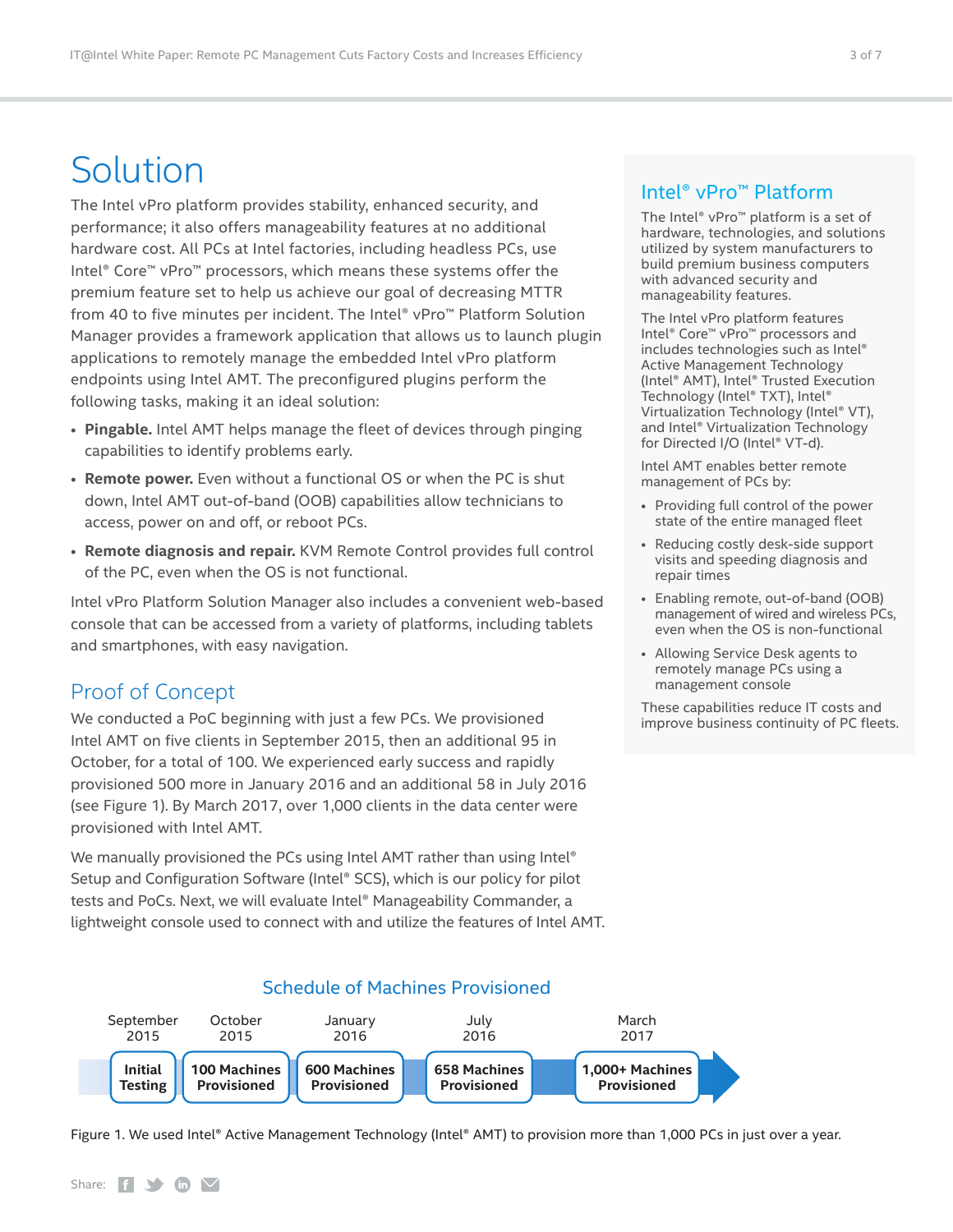We tested other Intel AMT options as a part of the PoC. Using the publicly available instruction to activate the capabilities on all clients, we tested the following when the PC was shut down:

- **Visibility.** The PC IP remains visible and responsive to pinging.
- **Manageability.** The PC can be remotely manipulated, including powering on, powering off, and reset.
- **Remote configurability.** The boot sequence can be viewed in real time and the BIOS can be remotely configured.

With successful completion of the PoC, we have moved into full production where the solution was tested. Intel AMT's Remote Scheduled Maintenance feature makes off-hours patch updates easy to deploy for high-availability enterprise environments such as Intel factories, as well as for PCs outside the firewall.

### Supporting Factory Clients

Intel factory technicians are responsible for supporting and maintaining tool operations. Prior to provisioning client PCs with Intel AMT, Infrastructure Engineer, Eric, used to do a large portion of his operations job manually. This included rebuilding systems, troubleshooting incidents, and upgrading PC BIOS, as well as other PC-related activities. Often, the process required multiple trips between the data center, storage room, and his work space (see Figure 2). With Intel AMT, Eric can easily troubleshoot incidents and maintain the data center PCs without needing physical access.



Figure 2. Intel® Active Management Technology (Intel® AMT) – already part of Intel® vPro™ platforms deployed for factory automation – enables remote management and troubleshooting of headless devices.

<span id="page-3-0"></span>"With Intel AMT, I can fix a system that is hung from my cube, at home, or on the bus—anywhere I have Internet access. It's not only efficient, but it improves the user experience and factory productivity." **–Eric Martins** *Infrastructure Engineer*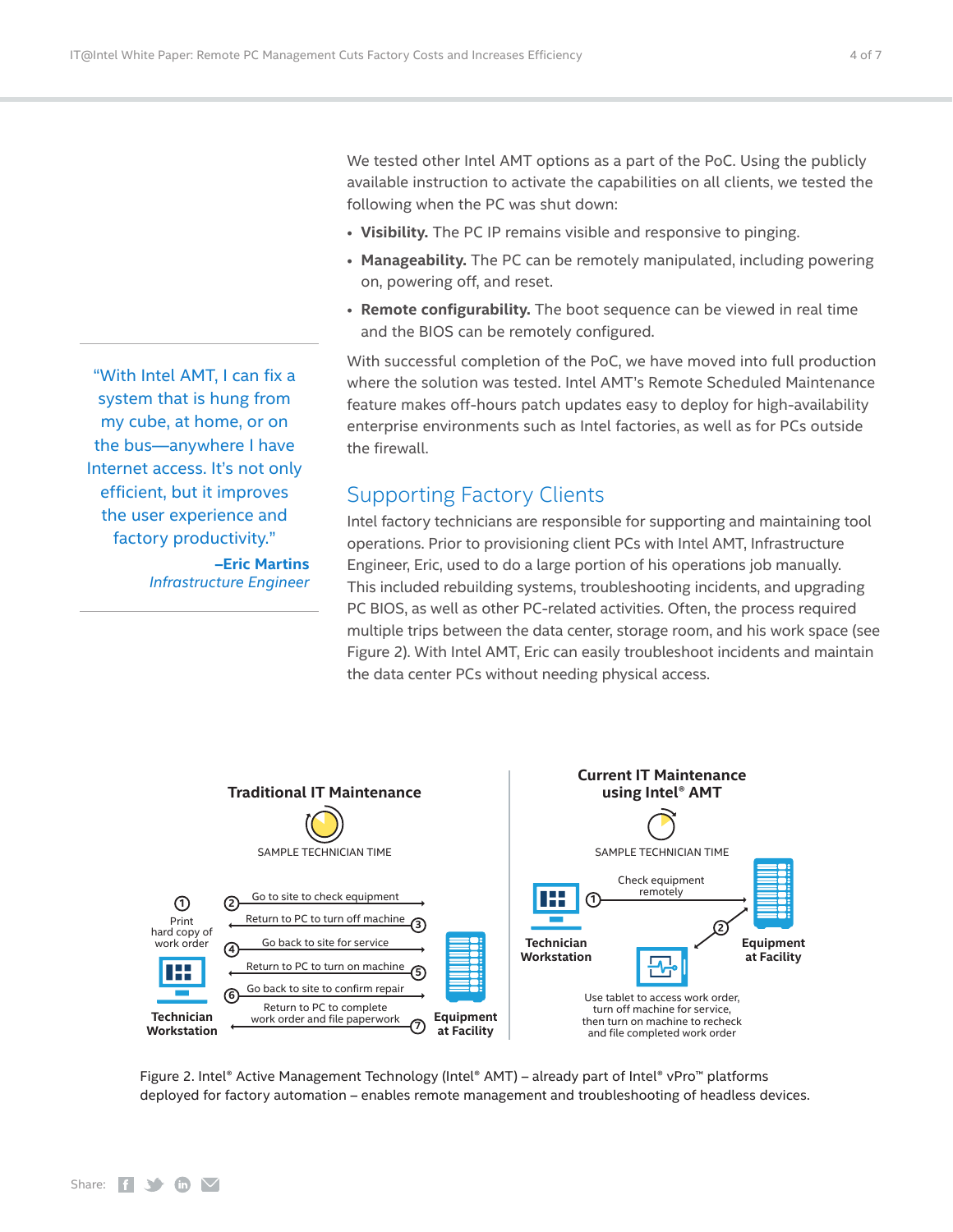### <span id="page-4-0"></span>Setup and Configuration

The setup and configuration process includes installation of software keys necessary for mutual authentication and encrypted communication between the PC and the Intel vPro Platform Solution Manager web-based console. This allows only authorized IT consoles to use the Intel vPro platform features. The steps for deploying PCs include:

- 1. Establishing the management console, including configuration services
- 2. Generating unique key pairs for each Intel vPro platform-compliant PC
- 3. Entering Intel AMT networking and security information into the PC
- 4. Configuring Intel AMT policies

For in-network configurations using Dynamic Host Configuration Protocol (DHCP), OOB communication with Intel AMT is conducted through a separate port number at the IP address shared with the OS, and no additional IP addresses are needed. It only requires its own separate IP address for OOB communication in network configurations where static IP addresses are used.

## Results and Benefits

The Intel vPro Platform Solution Manager with Intel AMT capabilities enables remote management of PCs, including diagnosis, repair, and shutdown, reducing the number of time-consuming physical touches from IT technicians. This also includes managing PCs with encrypted hard drives.

#### **Results**

The solution has been in place for 18 months and has demonstrated excellent stability. We encounter about six incidents per week. In three of these incidents the OS is hung, and we can now simply reboot remotely, saving 35 minutes per incident. The remaining issues can also often be fixed remotely, saving additional time that was not part of our original metric.

We have achieved our MTTR goal of five minutes per incident, an 87.5 percent efficiency increase compared to the physical KVM approach, reducing costly downtime and enabling factory engineers to return to work faster (see Figure 3).

The ability to remotely manage PCs with Intel AMT allows us to refresh the systems by proactively installing updates and patches, as well as rebooting them. It has eliminated other problems, such as software memory leaks and OS hangs, which are more common on clients that run for weeks at a time. We no longer need to reconfigure Intel AMT on these PCs.

## MTTR Improvement

Using Remote PC Management



Figure 3. With remote management of our headless PCs, we decreased mean time to resolution (MTTR) by more than 8 times, for a savings of 87.5 percent.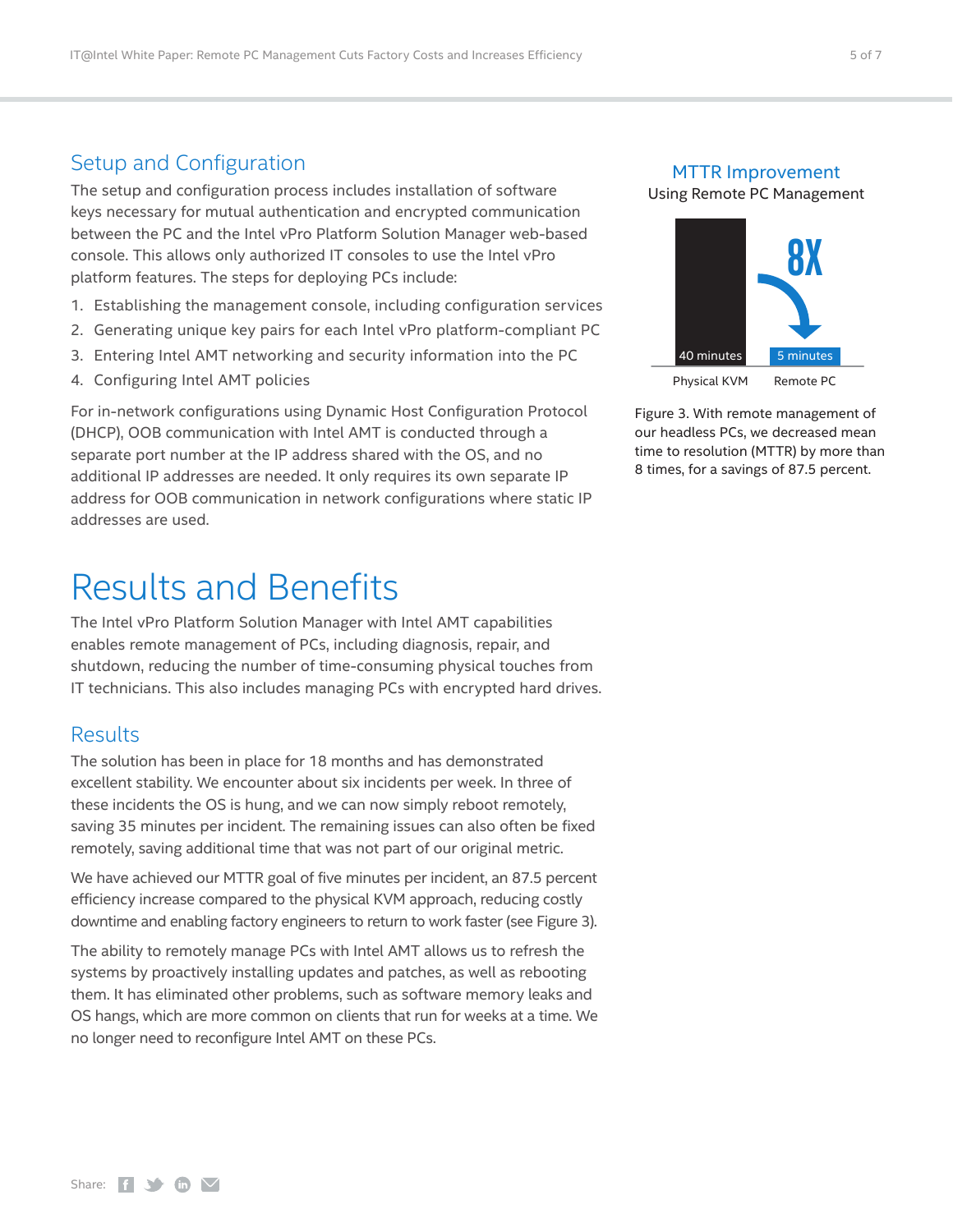<span id="page-5-0"></span>

#### **Benefits**

With its hardware-assisted manageability and security, the Intel vPro Platform Solution Manager helps boost productivity, enhance information security, and improve IT efficiency. The benefits include:

- **Cost-efficiency.** No touch means at least an 87.5 percent shorter MTTR, for a significant cost savings.
- **Centralized management.** The web-based console makes remote PC management simple for troubleshooting, including power and OS issues. It also enables 24/7 support without requiring technicians on-site.
- **Security-focused.** Headless systems help maintain security and remote management improves IT's ability to address security concerns quickly.

Simplified resource management improves system reliability and reduces hardware costs. It also prevents technicians from accidentally connecting to the wrong PC, as well as other human errors.

Intel AMT uses integrated platform capabilities and third-party management and security applications, which allow us to better discover, repair, and protect networked computing assets. The remote maintenance and wireless manageability is especially suitable for high-availability production environments where serial-over-LAN remote management control allows I/O communications and USB redirection provides access to resources on the network (see Figure 4).



Figure 4. Remote management of network PCs in high-availability environments (such as factories) is simplified with Intel® Active Management Technology (Intel® AMT).